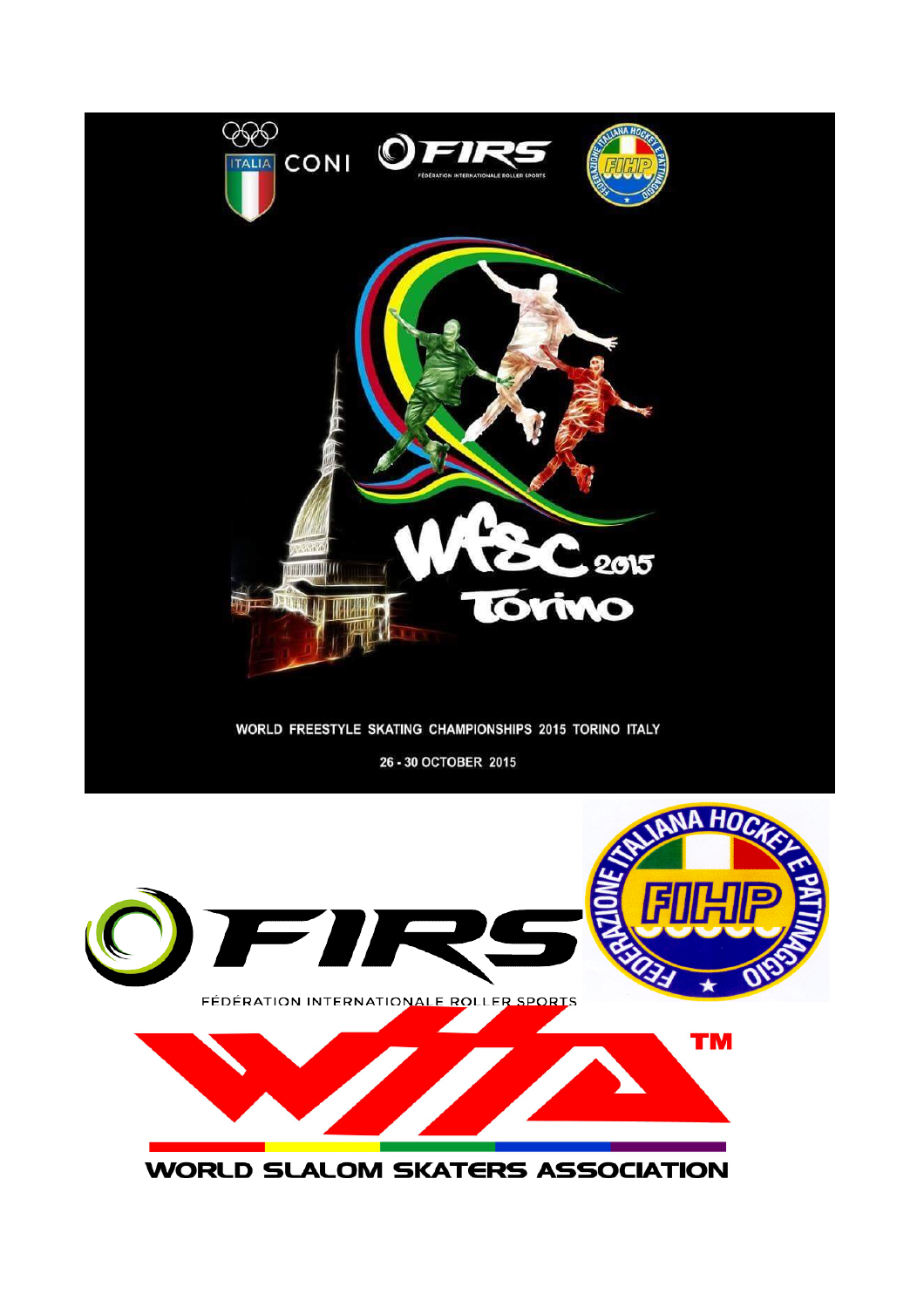## **World Freestyle Skating Championships 2015 Torino, Italy, 26-30 October 2015**

|             | <b>Final Ranking Speed Slalom Senior Men</b> |                                        |            |                  |                          |  |
|-------------|----------------------------------------------|----------------------------------------|------------|------------------|--------------------------|--|
| <b>Rank</b> | ID                                           | <b>Name</b>                            |            | Ctry Q.B.T F.B.T |                          |  |
| 1           | 10411000792 Ye Hao Qin                       |                                        | <b>CHN</b> | 4,352            | 4,904                    |  |
| 2           | 10411000543 Pan Yu Shuo                      | <b>CHN</b>                             |            | 4,304            | 4,859                    |  |
| 3           |                                              | 10671202411 Giron Raphael              | <b>FRA</b> | 4,362            | 4,970                    |  |
| 4           |                                              | 10911000504 Nai Oleari Simone          | ITA.       | 4,351            | 4,911                    |  |
| 5           | 11651102185 Breznik Pavel                    |                                        | <b>SVK</b> | 4,356            | 5,086                    |  |
| 6           | 10911000078 Brivio Savio                     |                                        | ITA        | 4,469            | 4,872                    |  |
| 7           | 10821000455 Ma Pak Hong                      |                                        | <b>HKG</b> | 4,564            | 5,201                    |  |
| 8           |                                              | 10911000283 Guslandi Lorenzo           | ITA        | 4,575            | 5,198                    |  |
| 9           |                                              | 10271000170 De Araujo Diego            | BRA        |                  | 4,393 5,747              |  |
| 10          |                                              | 10911101194 Morrone Federico           | ITA        | 4,420            | 5,294                    |  |
| 11          |                                              | 10871202915 Mohammadhossein Monsef     | IRI        |                  | 4,500 5,250              |  |
| 12          |                                              | 11511102195 Timchenko Alexandr         | <b>RUS</b> | 4,578            | 5,715                    |  |
| 13          |                                              | 10911000011 Allegrini Matteo           | ITA        |                  | 4,594 5,165              |  |
| 14          |                                              | 11781000779 Wu Dong-Yan                | <b>TPE</b> | 4,600            | 4,944                    |  |
| 15          | 10981000804 Yu Jin Seong                     |                                        | <b>KOR</b> | 4,615 5,273      |                          |  |
| 16          |                                              | 10871102224 Motavasel Farbod           | IRI        | 4,630            | 5,030                    |  |
| 17          | 10671101813 Fort Jimmy                       |                                        | <b>FRA</b> | 4,638            |                          |  |
| 18          | 10671000238 Fort Yohan                       |                                        | <b>FRA</b> | 4,660            |                          |  |
| 19          | XXX                                          | Mohammadisasan Sajjad                  | IRI        | 4,688            |                          |  |
| 20          |                                              | 11461000330 Jaworski Dawid             | <b>POL</b> | 4,720            |                          |  |
| 21          |                                              | 10671202407 Moreno Benjamin            | <b>FRA</b> | 4,730            |                          |  |
| 22          |                                              | 11781000302 Hsieh Mu-Lun               | <b>TPE</b> | 4,734            |                          |  |
| 23          | 10411000279 Guo Fang                         |                                        | <b>CHN</b> | 4,769            |                          |  |
| 24          |                                              | 11781000146 Chung Yung-Tzu             | <b>TPE</b> | 4,775            |                          |  |
| 25          | 10411000436 Liao Jie                         |                                        | <b>CHN</b> | 4,781            |                          |  |
| 26          |                                              | 10671000417 Lebois Romain              | <b>FRA</b> | 4,801            | $\blacksquare$           |  |
| 27          |                                              | 10911000230 Ferrari Tiziano            | ITA        | 4,838            |                          |  |
| 28          |                                              | 10911303250 Santoni Nicolhas Yuki      | <b>ITA</b> | 4,850            |                          |  |
| 29          |                                              | 11511102194 Timchenko Sergey           | <b>RUS</b> | 4,854            |                          |  |
| 30          |                                              | 10981000426 Lee Jung Hyun              | <b>KOR</b> | 4,909            |                          |  |
| 31          |                                              | 11511000620 Ryazantsev Kirill          | <b>RUS</b> | 4,910            |                          |  |
| 32          |                                              | 10911000561 Piacentini Davide          | ITA        | 4,929            |                          |  |
| 33          |                                              | 10081101961 Cobo Gonzalo               | ARG        | 5,021            | $\overline{\phantom{a}}$ |  |
| 34          |                                              | 11811101140 Wanitchayapaisit Thanachot |            | THA 5,039        |                          |  |
| 35          | 10631101904 Kullap Erki                      |                                        | <b>EST</b> | 5,052            |                          |  |
| 36          |                                              | 11191101951 Bátiz López Ricardo        |            | MEX 5,079        |                          |  |
| 37          |                                              | 10181000653 Shulhan Alexander          | <b>BLR</b> | 5,088            |                          |  |
| 38          |                                              | 10671000150 Claris Alexandre           | <b>FRA</b> | 5,089            |                          |  |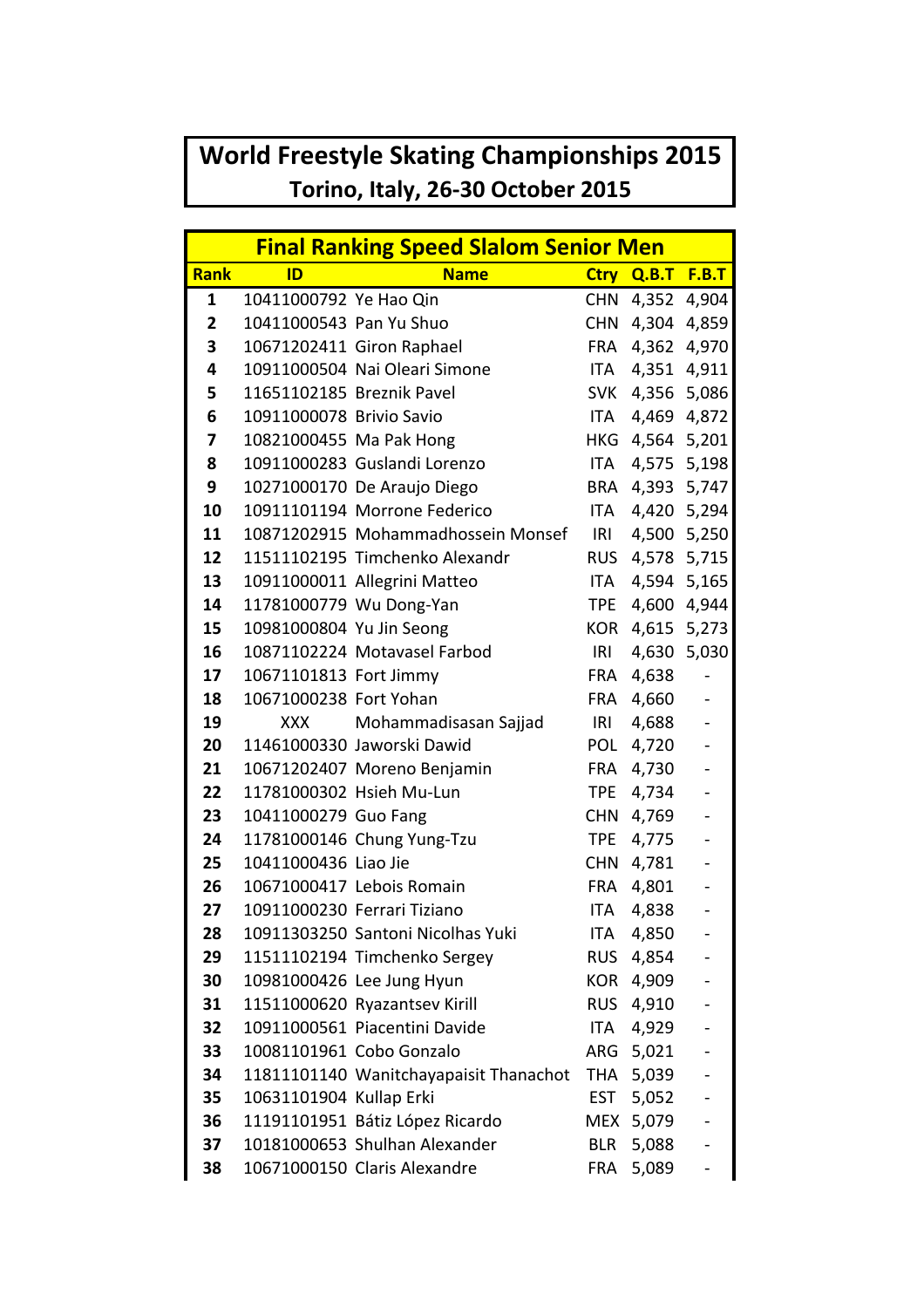| 39 |                        | 11701303360 Rubio Mesas Enrique    | <b>ESP</b> | 5,091     | $\overline{\phantom{0}}$ |
|----|------------------------|------------------------------------|------------|-----------|--------------------------|
| 40 |                        | 10981000421 Lee Choong Goon        | <b>KOR</b> | 5,126     |                          |
| 41 |                        | 11701303291 García Fernández Brais | <b>ESP</b> | 5,344     |                          |
| 42 |                        | 10831102182 Duma Sándor            | <b>HUN</b> | 5,355     | $\blacksquare$           |
| 43 | 10671202413 Rayer Alan |                                    | FRA        | 5,383     | $\frac{1}{2}$            |
| 44 |                        | 10271101577 Fialkovics Victor      | <b>BRA</b> | 5,500     | $\blacksquare$           |
| 45 |                        | 10521102186 Brandejs Tomáš         | <b>CZE</b> | 5,643     | $\blacksquare$           |
| 46 |                        | 11461202841 Gruszka Patryk         | POL        | 5,691     | $\blacksquare$           |
| 47 |                        | 10521303490 Konupcik Viktor        | <b>CZE</b> | 5,701     | $\blacksquare$           |
| 48 |                        | 11761101596 Colombani Jonathan     | <b>SUI</b> | 5,894     | $\blacksquare$           |
| 49 |                        | 10711000231 Ferroni Marco          | GER        | 5,915     | $\blacksquare$           |
| 50 |                        | 11461405393 Wieczorek Tomasz       | <b>POL</b> | 5,952     | $\frac{1}{2}$            |
| 51 | 10521101918 Pour Tomáš |                                    | <b>CZE</b> | 6,004     | $\blacksquare$           |
| 52 | 10301404700 Belev Emil |                                    | <b>BUL</b> | 6,066     | $\blacksquare$           |
| 53 |                        | 11811000614 Rompo Chawis           | THA        | 6,185     | $\blacksquare$           |
| 54 | 11971506718 Ngo Khue   |                                    | <b>VIE</b> | 6,298     | $\blacksquare$           |
| 55 |                        | 10711000378 Koslowsky René         | <b>GER</b> | 6,419     | $\frac{1}{2}$            |
| 56 | 11921101615 Walker Joe |                                    | <b>USA</b> | 6,519     | $\blacksquare$           |
| 57 |                        | 10301404788 Yuchormanski Nikolay   | <b>BUL</b> | 6,762     | $\blacksquare$           |
| 58 |                        | 10711000445 Lippert Jochen         | <b>GER</b> | 6,937     | $\blacksquare$           |
| 59 |                        | 10711102228 Eilers Thorsten        | <b>GER</b> | 7,096     | ÷,                       |
| 60 |                        | 11511102202 Shirobokov Denis       | <b>RUS</b> | <b>DQ</b> | -                        |
| 60 | 11911405594 Kemp Lewis |                                    | <b>GBR</b> | DQ        | $\overline{\phantom{0}}$ |
| 60 |                        | 10271000495 Morgado Rodrigo        | <b>BRA</b> | <b>DQ</b> | $\blacksquare$           |
| 60 | <b>XXX</b>             | Makeen Albaraa Ahmed               | <b>KSA</b> | DQ        | ۰                        |

|              | <b>Final Ranking Speed Slalom Senior Women</b> |                                 |             |       |              |  |
|--------------|------------------------------------------------|---------------------------------|-------------|-------|--------------|--|
| <b>Rank</b>  | ID                                             | <b>Name</b>                     | <b>Ctry</b> | Q.B.T | <b>F.B.T</b> |  |
| 1            | 20671000896 Granjon Zoé                        |                                 | <b>FRA</b>  | 5,079 | 5,630        |  |
| $\mathbf{2}$ |                                                | 21781001076 Wang Tzu-Chien      | <b>TPE</b>  | 4,959 | 5,498        |  |
| 3            |                                                | 21781001071 Liang Hsuan-Min     | <b>TPE</b>  | 5,015 | 5,509        |  |
| 4            | 20871304013 Arabi Laya                         |                                 | IRI         | 4,960 | 5,517        |  |
| 5            |                                                | 20911000960 Rotunno Cristina    | ITA         | 4,970 | 5,515        |  |
| 6            | 20911000942 Bossi Barbara                      |                                 | ITA.        | 5,090 | 5,649        |  |
| 7            | 20911000949 Lualdi Chiara                      |                                 | ITA         | 5,156 | 5,805        |  |
| 8            | 20411000874 Meng Yun                           |                                 | <b>CHN</b>  | 5,260 | 5,808        |  |
| 9            |                                                | 21511001014 Lysenko Kristina    | <b>RUS</b>  | 5,043 | 5,778        |  |
| 10           | 20411000876 Su Fei Qian                        |                                 | <b>CHN</b>  | 5,147 | 6,118        |  |
| 11           |                                                | 20911000941 Bertelli Federica   | ITA.        | 5,179 | 5,971        |  |
| 12           |                                                | 20671202373 Moreno Laurine      | <b>FRA</b>  | 5,223 | 5,910        |  |
| 13           |                                                | 21461000983 Czapla Ewelina      | <b>POL</b>  | 5,262 | 5,862        |  |
| 14           |                                                | 21461000988 Hartmanis Klaudia   | <b>POL</b>  | 5,335 | 5,845        |  |
| 15           |                                                | 21701202559 Fatmi García Miriam | <b>ESP</b>  | 5,345 |              |  |
| 16           |                                                | 21461000985 Czapla Paulina      | <b>POL</b>  | 5,378 | 6,274        |  |
| 17           |                                                | 20671000889 Cochey-Cahuzac Eva  | <b>FRA</b>  | 5,483 |              |  |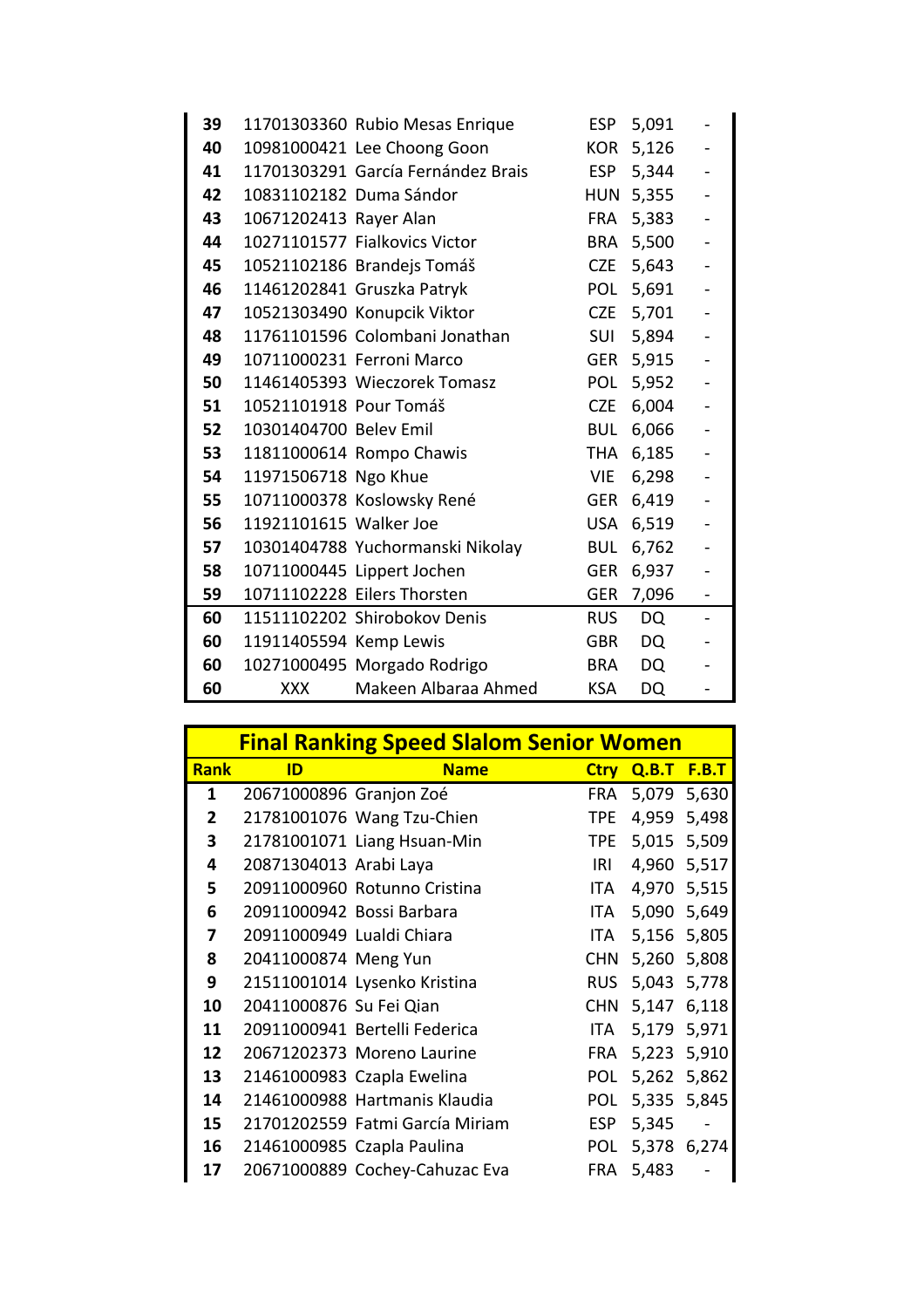| 18 | XXX .                    | Massa Pinto Ilaria                 | ITA        | 5,527 |                          |
|----|--------------------------|------------------------------------|------------|-------|--------------------------|
| 19 |                          | 20181102252 Stepanova Svetlana     | <b>BLR</b> | 5,627 |                          |
| 20 |                          | 21511001011 Kuznetsova Daria       | <b>RUS</b> | 5,809 |                          |
| 21 |                          | 21511102207 Pashkova Valentina     | <b>RUS</b> | 5,940 | $\blacksquare$           |
| 22 |                          | 21511102204 Zenkova Anastasia      | <b>RUS</b> | 5,997 |                          |
| 23 |                          | 21891001087 Boiko Maryna           | <b>UKR</b> | 6,004 |                          |
| 24 |                          | 20821506685 Wong Wai Lam           | <b>HKG</b> | 6,064 |                          |
| 25 |                          | 21701303787 Garcia Patiño Alba     | <b>ESP</b> | 6,078 |                          |
| 26 |                          | 21911101713 McKenzie Laura         | <b>GBR</b> | 6,093 | $\overline{\phantom{a}}$ |
| 27 | 20111000841 Ujuk Natalie |                                    | <b>AUS</b> | 6,168 |                          |
| 28 |                          | 21911101712 Peters Chelsie         | <b>GBR</b> | 6,493 |                          |
| 29 |                          | 20891000937 Howick Sinead          | IRL        | 6,773 |                          |
| 30 |                          | 21191101964 Villavicencio Carolina | <b>MEX</b> | 6,913 |                          |
| 31 | 21511101895 Fokina Olga  |                                    | <b>RUS</b> | 6,934 | ÷,                       |
| 32 | 20821506688 Yip Pui Ki   |                                    | <b>HKG</b> | 7,282 |                          |
| 33 |                          | 21651303713 Lacko-Bartošová Lucia  | <b>SVK</b> | 7,478 |                          |
| 34 |                          | 21921101623 Brooks Bowman Cara     | <b>USA</b> | 7,535 |                          |
| 35 |                          | 21441203109 Florian Francesca      | <b>PER</b> | 8,013 |                          |
| 36 |                          | 20521202569 Miketová Alena         | <b>CZE</b> | 8,020 | $\blacksquare$           |
| 37 |                          | 20531404833 Lagutina Maria         | <b>DEN</b> | 8,182 |                          |
| 38 |                          | 21701506282 Muñoz Ezquerra Laura   | <b>ESP</b> | DQ    |                          |

| <b>Final Ranking Speed Slalom Junior Men</b> |                          |                                    |            |       |                          |
|----------------------------------------------|--------------------------|------------------------------------|------------|-------|--------------------------|
| <b>Rank</b>                                  | ID                       | <b>Name</b>                        | Ctry       | Q.B.T | <b>F.B.T</b>             |
| 1                                            | 11781102147 Chen Yu-Chi  |                                    | <b>TPE</b> | 4,672 | 4,975                    |
| $\mathbf{2}$                                 |                          | 11781303778 Wang Jung-Hsin         | <b>TPE</b> | 4,689 | 5,147                    |
| 3                                            |                          | 10871304211 Ranjbar Vakili Pedram  | IRI        | 4,434 | 5,019                    |
| 4                                            |                          | 10821000111 Chan Man Fung Anson    | <b>HKG</b> | 4,448 | 5,373                    |
| 5                                            | 10411000817 Zhang Hao    |                                    | <b>CHN</b> | 4,590 | 6,042                    |
| 6                                            |                          | 10911303843 Degli Agostini Lorenzo | ITA        | 4,687 | 5,375                    |
| 7                                            | 10911303251 Zaghini Eric |                                    | ITA        | 4,743 | 5,728                    |
| 8                                            |                          | 10851202766 Singh Chetanvir        | <b>IND</b> | 4,749 | 5,724                    |
| 9                                            | 11781506602 Ma Lung-Wu   |                                    | <b>TPE</b> | 4,757 |                          |
| 10                                           |                          | 10821000419 Lee Chak Him           | <b>HKG</b> | 4,812 | $\blacksquare$           |
| 11                                           | 10671202420 Rayer Yohan  |                                    | <b>FRA</b> | 4,825 |                          |
| 12                                           |                          | 10911303844 Degli Agostini Valerio | ITA        | 4,829 | $\blacksquare$           |
| 13                                           |                          | 11781404618 Lai Hsu-Chieh          | <b>TPE</b> | 4,843 |                          |
| 14                                           |                          | 10911303847 Ferrari Roberto        | ITA.       | 4,949 |                          |
| 15                                           |                          | 10911303853 Lissoni Alessandro     | <b>ITA</b> | 5,043 | ÷,                       |
| 16                                           | 10821202632 Lo Ng Shuen  |                                    | <b>HKG</b> | 5,118 |                          |
| 17                                           |                          | 11811101160 Senarat Putthi         | THA        | 5,248 | $\blacksquare$           |
| 18                                           |                          | 10981000364 Kim Jun Kyeom          | <b>KOR</b> | 5,248 | ÷,                       |
| 19                                           |                          | 10191202422 Van Overloop Hannes    | <b>BEL</b> | 5,253 | $\overline{\phantom{0}}$ |
| 20                                           |                          | 11811102233 Aroongomez Anupunt     | THA        | 5,355 | $\blacksquare$           |
| 21                                           |                          | 10931000649 Shibagaki Masayoshi    | JPN        | 5,635 |                          |